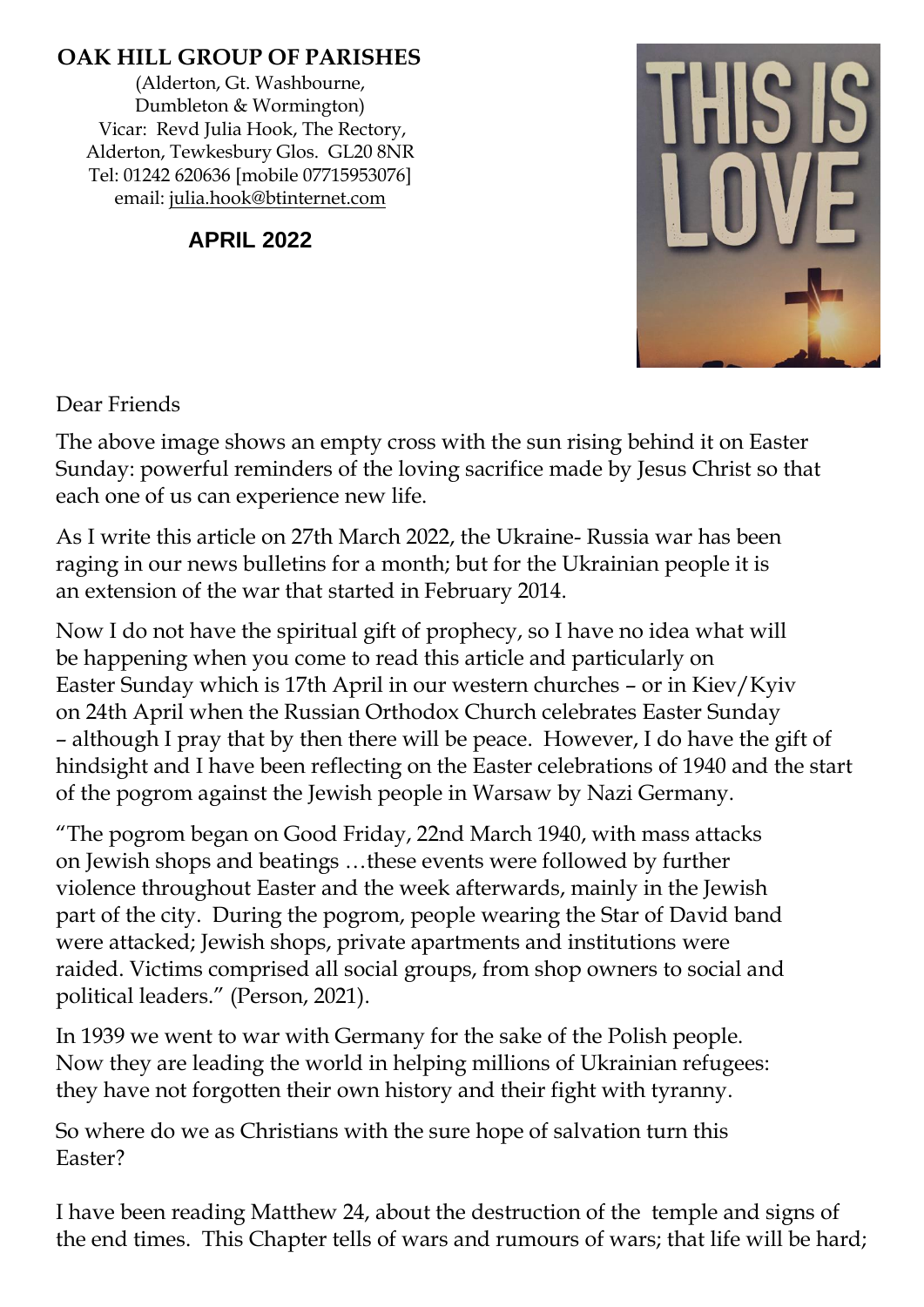that death and destruction are to be expected. Jesus never promised there would be no war. He warns of the harshness to come: "You will hear of wars and rumours of wars but see to it that you are not alarmed. Such things must happen, but the end is still to come. Nation will rise against nation, and kingdom against kingdom" (verses 6-7).

At the end of times the situation on earth will be tough and the grand deceiver will run rampant. But always remember the grand deceiver is already defeated. The victory was won on the cross nearly 2000 years ago. May this truth bless you and all those who you love with new life this Easter as we put our trust, our confidence in God who is faithful.

In the midst of these most challenging times and all that surrounds us, in faith not fear, may we all know God's presence and peace as we journey through Holy Week, Easter Day [and the hope it brings through our Risen Lord] and the Easter Season. This comes in prayer, with love and every good Blessing. Julia

# **ALDERTON**

**EASTER DAY SERVICE:** this will be at the later time of **11.15am in Alderton** (to fit in with Dumbleton having a service) and we would love you to join us. The Church will be decorated with spring flowers so come and see them - the Church is open every day.

**CREAM TEAS on Easter Monday 18th April:** we are planning on having these in the Village Hall in the afternoon. Please look out for the posters for further details.

**HELP in the Churchyard:** every year we have a work party to smarten up the churchyard before Easter, getting rid of overgrown weeds and making sure the graves look neat. It would be great to have your help to do so on **Saturday April 2nd** starting at 10am so we would love it if you would come along with your gardening tools!

**ST MARGARET'S AGM:** will be on **Sunday April 24th** after the 10.30am service please do come - we need everyone's opinions and support.

# **GREAT WASHBOURNE**

The Great Washbourne **FAMILY FUN QUIZ** night is on Saturday 9th April 6.30pm to 10pm in the Church. As in previous years it is suitable for all ages and we hope you'll come along with your friends (teams 4-5 or join one on the night). Tickets cost £12 adults, £6 children, to include a hot 2 course supper and there will be a pay bar and raffle. Please email Jane Kent [\(cjane.kent@btinternet.com\)](mailto:cjane.kent@btinternet.com) or Karen Cox [\(Rupert.cox@btinternet.com\)](mailto:Rupert.cox@btinternet.com) to book your table. All proceeds will go to the church.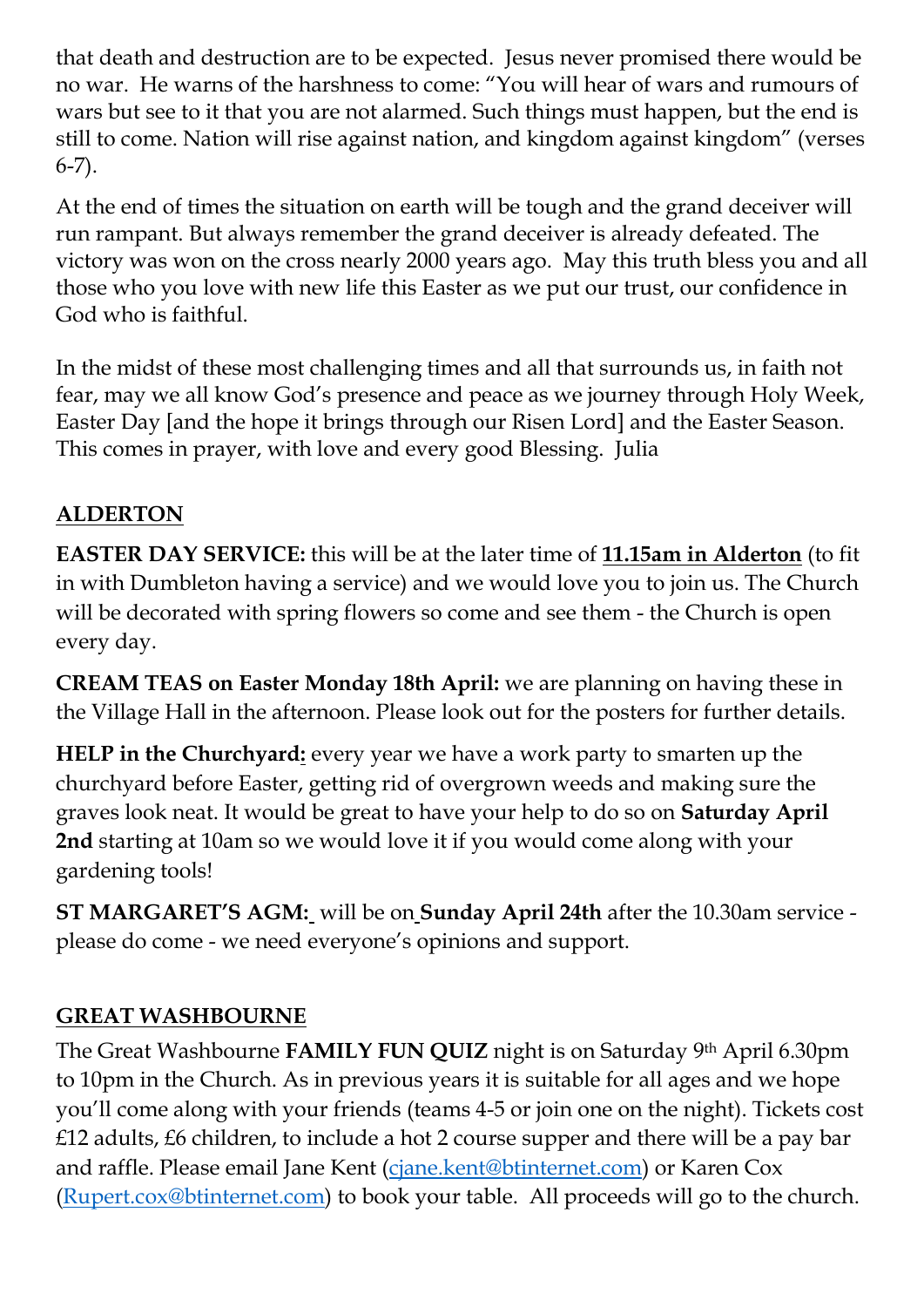The Great Washbourne **SUMMER EVENT** will be held on Friday 24th June, please put the date in to your diary, it would be lovely to see you there.

# **DUMBLETON**

**EASTER DAY SERVICE:** this will be at the earlier time of **9.30am in Dumbleton** (to fit in with Alderton having a service) and we would love you to join us.

Thanks are sent to everyone who supported our recent FUNdraising events. It is with pleasure that we can report the amounts raised were; Lent Lunch 8th March £199 and Film Night 13th March £105.

At the church service on March 20th the collection for Marie Curie amounted to £222.50p and this will be forwarded to the charity which gives care and support through terminal illness.

**PLATINUM JUBILEE Of HER MAJESTY THE QUEEN**. There is to be a CELEBRATION AFTERNOON TEA at 3-5pm on SUNDAY 5th JUNE to mark this historic occasion. It is to be held hopefully on the Green by the church with the refreshments provided by the P.C.C. and Dumbleton W.I. plus any volunteers. There will be more information next month but PLEASE note the date in your DIARIES. We really want you to be there.

Can you spare an hour or two "on SATURDAY 2nd APRIL to help to **SRING CLEAN** our church in readiness for Easter. We will be there from 10.30am for two hours and would really appreciate your help as "many hands make light work". Refreshments will be served.

From the Registers. Baptism 27th March, Ophelia Leighton SHRIMPTON-ROBERTS

# **WORMINGTON**

**WVS EASTER EGG HUNT** Saturday 16th April 2.00-4.00pm Please register at St Katharine's Church between 2.00 and 3.30pm for instructions

**Wormington PCC AGM Sunday 24th April 6pm** in church – all are welcome to attend.

**CHURCH SPRING CLEAN** A list of spring-cleaning jobs is on the table by the memorial plaque in the church. We welcome as many volunteers as possible to come and help the regulars to give St Katharine's a spruce up! Please put your name against jobs you are able to do.

**FLOWER ARRANGEMENTS** for Easter would be welcomed on Saturday 16th April